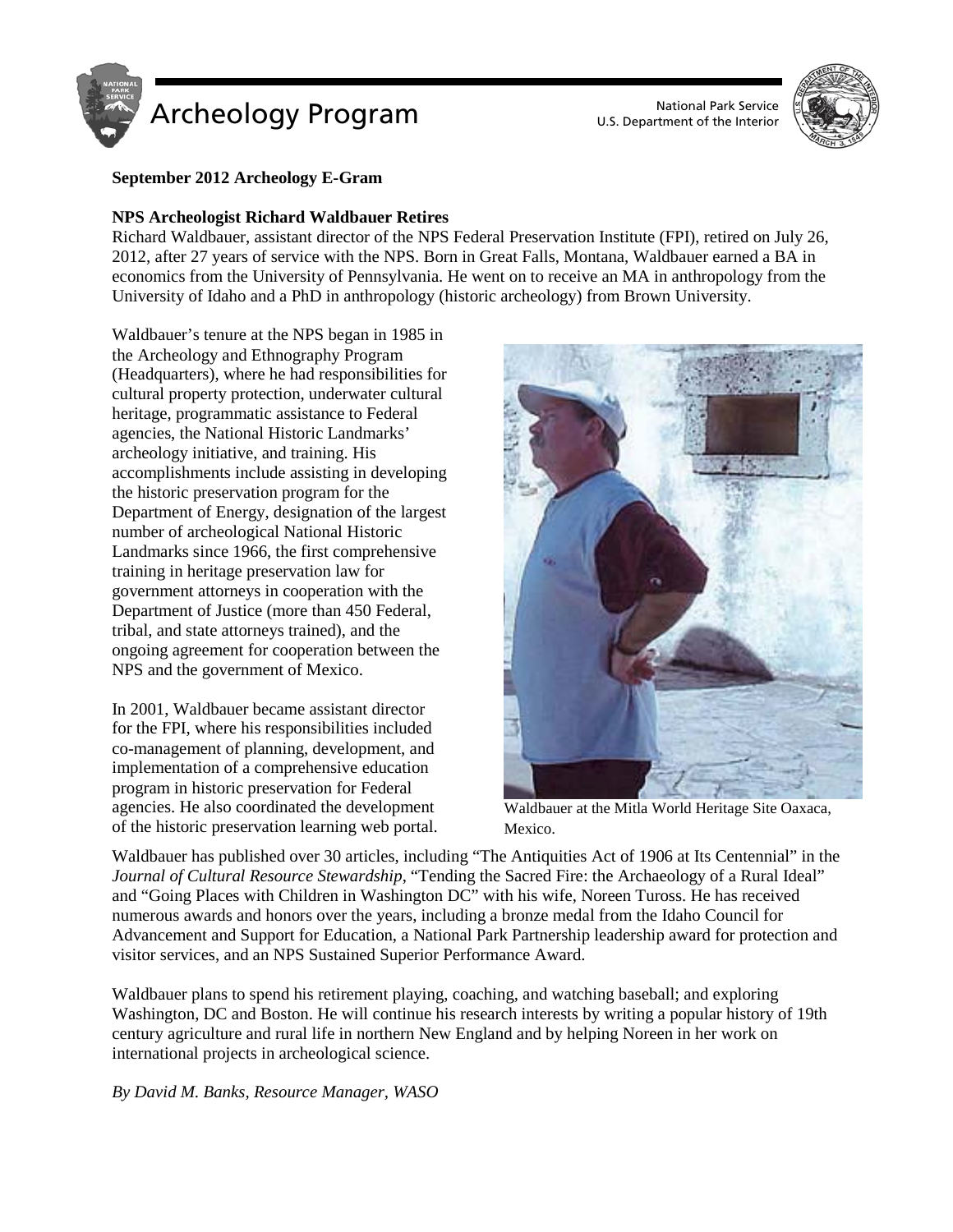### **Partnership Achievement Award Named For NPS Employees**

At its 2012 biannual "Forum" conference, the National Alliance of Preservation Commissions (NAPC) announced a new award named "The John and Susan Renaud Achievement Award." NAPC made longtime NPS employees John and Sue Renaud the initial recipients of the award for their many years of support to NAPC as NPS representatives.

NAPC is the organization that most thoroughly represents the NPS' official local government historic preservation partners – certified local governments (CLGs). The NPS has more than 1,800 CLGs. Every CLG must enforce appropriate State and local law for the designation and protection of historic and prehistoric resources. NAPC provides education and training for local historic preservationists to carry out Federal statutory requirements. Sue and John have traditionally used Forum as an opportunity to provide training to new State CLG program coordinators and to consult with all State CLG program coordinators.

Sue retired from the NPS Cultural Resources Division (Headquarters) in 2011, after more than 22 years of service. While with the NPS, Renaud helped develop the current process that State Preservation Offices use to meet their statutory requirement to have statewide comprehensive historic preservation plans. Through her guidance, all 56 states and territories have statewide preservation plans that serve as guides for effective historic preservation decision-making. She helped develop NPS policy for park planning documents to ensure that historic preservation and cultural resource management were appropriately addressed. Renaud helped to develop the *Secretary of the Interior's Standards and Guidelines for Historic Preservation Planning*. She also developed and maintained a website on preservation planning [\(www.nps.gov/history/hps/pad/index.htm\)](http://www.nps.gov/history/hps/pad/index.htm).

John is a historian with the NPS. He has been involved with the CLG program since its inception. Renaud was staff lead for the last revision of CLG and State program regulations, the Federal Historic Preservation Laws publication, and the 1997 revision to the Historic Preservation Fund Grants Manual for States. One of Renaud's current responsibilities is to assess the success of the CLG program by coordinating the collection of CLGs' annual achievements in historic preservation areas.

For more about the NPS' CLG program, go to [http://www.nps.gov/history/hps/clg/index,htm.](http://www.nps.gov/history/hps/clg/index,htm) For more about NAPC, go to [http://napc.uga.edu/.](http://napc.uga.edu/)

#### **New Departmental Consulting Archeologist Named**

NPS Associate Director for Cultural Resources, Partnerships and Science, Stephanie Toothman, has named Stanley C. Bond, Jr. the Interior Department Consulting Archeologist (DCA). A native of Beaufort, South Carolina, Bond earned a B.A. in anthropology and a B.Sc. in geology from the University of Alabama, and a M.A. and Ph.D. in anthropology from the State University of New York, Albany.

He has been an archeologist for the Historic St. Augustine Preservation Board and the U.S. Army Environmental Center. Bond was the integrated resources manager for Kaloko-Honokohau NHP, Hawaii, and superintendent of the Juan Bautista de Anza NHT, California and Arizona. Most recently, Bond, was the superintendent of Kennesaw Mountain NBP, Georgia.

The position of DCA was created in 1927 to advise the Secretary of the Interior about archeological matters handled by any bureau of the Department. Jesse Nusbaum, a Southwestern archeologist and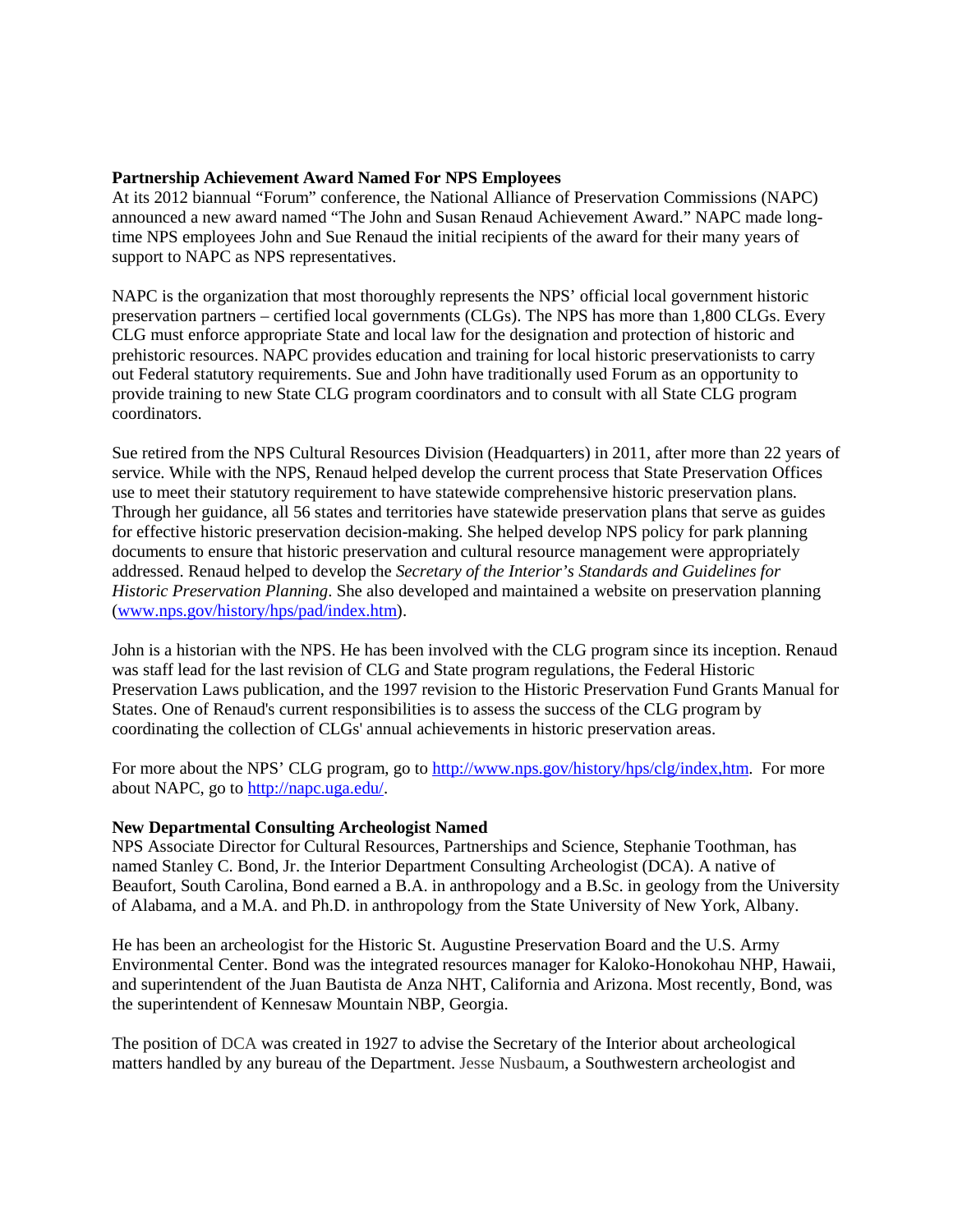

New Interior Departmental Consulting Archeologist Stanley Bond

contemporary of Edgar Lee Hewett and Alfred V. Kidder, was the first DCA. From its inception, the DCA activities included a range of functions. Review of Antiquities Act permit applications and oversight of permitted investigations were a main activity. Other important activities included advocating for better protection of archeological sites; preventing unlawful excavation and gathering of objects of antiquity on Federal and tribal lands; and encouraging the publication of archeological reports on studies done under early Antiquities Act permits.

The DCA continues to work for the effective enforcement of laws protecting and preserving America's archeological record and provides archeological guidance and technical assistance.

# **National Park Service Honors Employees for Cultural Resource Work**

The Appleman-Judd-Lewis Award recognizes expertise and outstanding contributions to cultural resource stewardship and management by permanent full-time employees of the NPS. The annual awards were created to encourage creativity in cultural resource stewardship and management practices and projects, particularly those that can serve as examples or models for programs service-wide. The NPS has awarded the 2011 to four parks and individuals, including two archeologists. The 2011 recipients are:

#### *Cultural Resource Stewardship for Superintendents*

*Russ Smith: Superintendent, Fredericksburg and Spotsylvania County Battlefields Memorial NMP* In response to a proposed 51-acre Wal-Mart development in close proximity to the park's Wilderness Battlefield unit, Superintendent Smith engaged a coalition of local, regional, and national interest groups to forge a compromise that benefitted park cultural resources by moving the new store to a more regionally appropriate site three miles north of the original proposed location. Throughout the debate, Smith never wavered from his stated concerns about the direct and indirect impacts of the development and associated traffic on the park. He framed his position by recognizing the need for development, while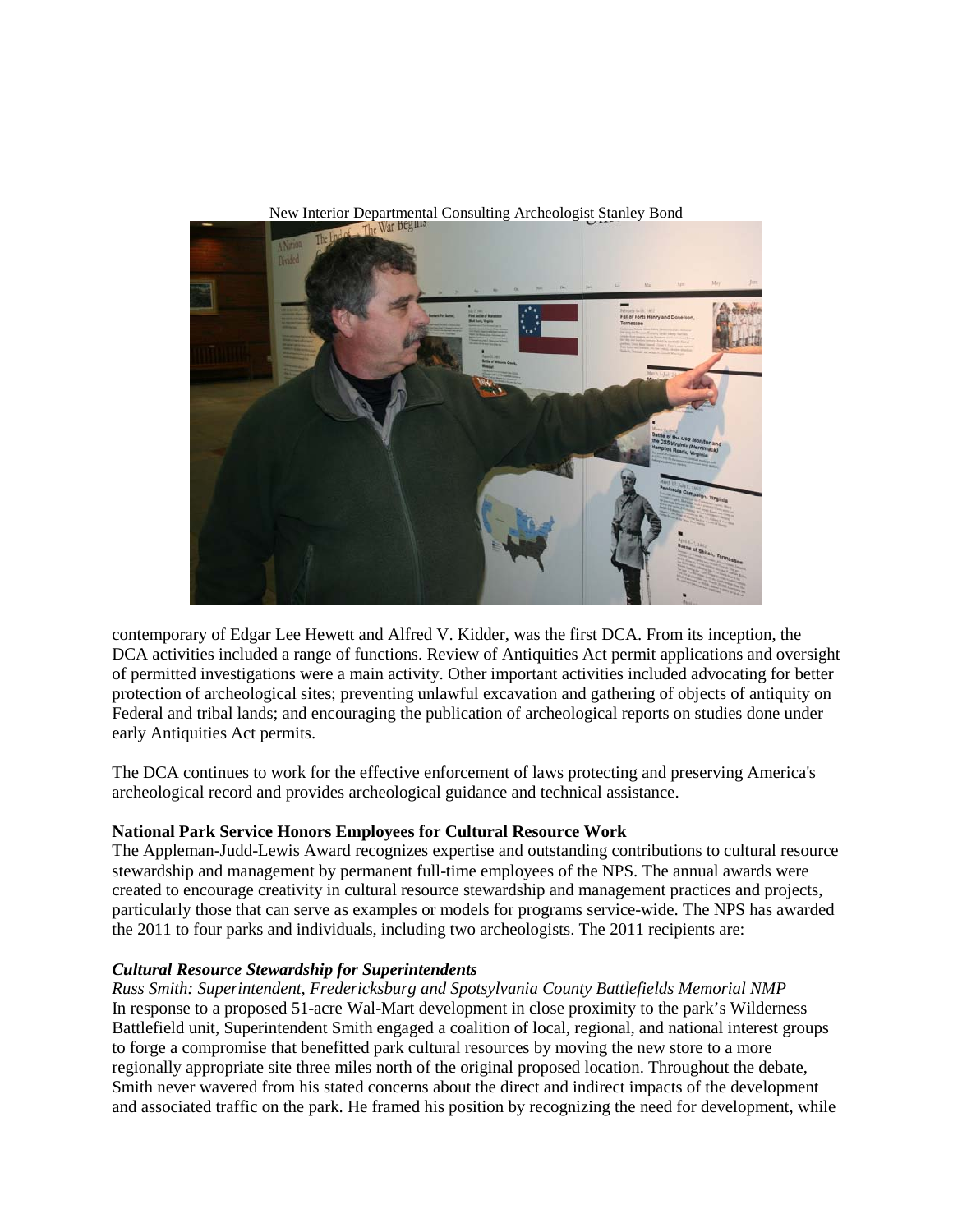also placing the role of the park within the context of the larger community. His accomplishment demonstrates the importance of both public leadership and quiet behind-the-scenes work to build consensus that serves both local economic and national preservation interests.

### *Cultural Resource Stewardship through Maintenance*

#### *Historic Preservation Program: Yosemite National Park*

The Yosemite Historic Preservation Program was recognized for developing relationships with partners both internally and externally to ensure that historic structure preservation issues are addressed in a timely manner and for utilizing creative methods to fund preservation projects in the park. In 2011, the preservation crew completed a collaborative preservation effort on the fountain of the historic Wawona Hotel, purchasing materials from the hotel's concessionaire and securing grant funding from the Yosemite Conservancy to pay for the work of the preservation crew.

# *Cultural Resource Management* (2 recipients)

#### *Tom Des Jean – Archeologist, Big South Fork National River and Recreation Area*

Des Jean's archeological investigations and research made significant contributions to the knowledge and protection of archeological resources at Mammoth Cave NP, Shiloh NMP, Cumberland Gap NMP, Obed Wild and Scenic River, and Big South Fork National River and Recreation Area. He has authored 10 published research or study papers, co-authored 7 published research studies, authored 21 unpublished research studies, co-authored 5 unpublished research studies, and authored or co-authored 15 research papers presented at various professional conferences. Although the majority of these papers and presentations focus on archeological sites in the NPS, Tom's writings cover other cultural resource topics, including niter mining, history of the Stearns Coal and Lumber Company, Civil War effects on local communities, moonshining, and African Americans on the Cumberland Plateau.

#### *Lon Johnson – Cultural Resource Specialist/Historical Architect, Glacier National Park*

The sub-alpine and alpine areas of Glacier NP have been used for travel, hunting, and spiritual purposes by ancestors of the Salish, Kootenai, and Blackfeet peoples. These behaviors deposited artifacts and paleo-biological objects in ice and snow patches. Their exposure by melting could lead to damage, loss, or illegal removal. In response to this emerging stewardship challenge, Johnson assembled a team of experts from the tribes, archeologists from the Universities of Wyoming, Arizona, and Colorado, and knowledgeable park personnel. The group successfully submitted the Glacier Ice Patch Archeology project and was awarded support under Climate Change Response funds. The project recovers delicate items from melting ice patches, and contains a unique interpretive component for videos and interactive web design that targets tribal youngsters, and also will be made available to the general public.

Established in1970, the Appleman-Judd-Lewis Awards are named for three distinguished former NPS employees: historian Roy E. Appleman, historical architect Henry A. Judd, and curator Ralph H. Lewis.

For more information, go to www.nps.gov/aboutus/appleman-judd-lewis-awards.htm

### **Glen Canyon National Recreation Area Reconnects Native American Youth with Resources**

Glen Canyon NRA and partners launched a project to engage Native American youth and adults in natural and cultural stewardship along the San Juan River, Arizona. The project goals were to mentor local Native American youth to become the next generation of land stewards, reconnect Native American youth to their cultural heritage, develop job skills through resource stewardship activities, and to foster new and existing partnerships to provide opportunities for local Native American youth. The San Juan River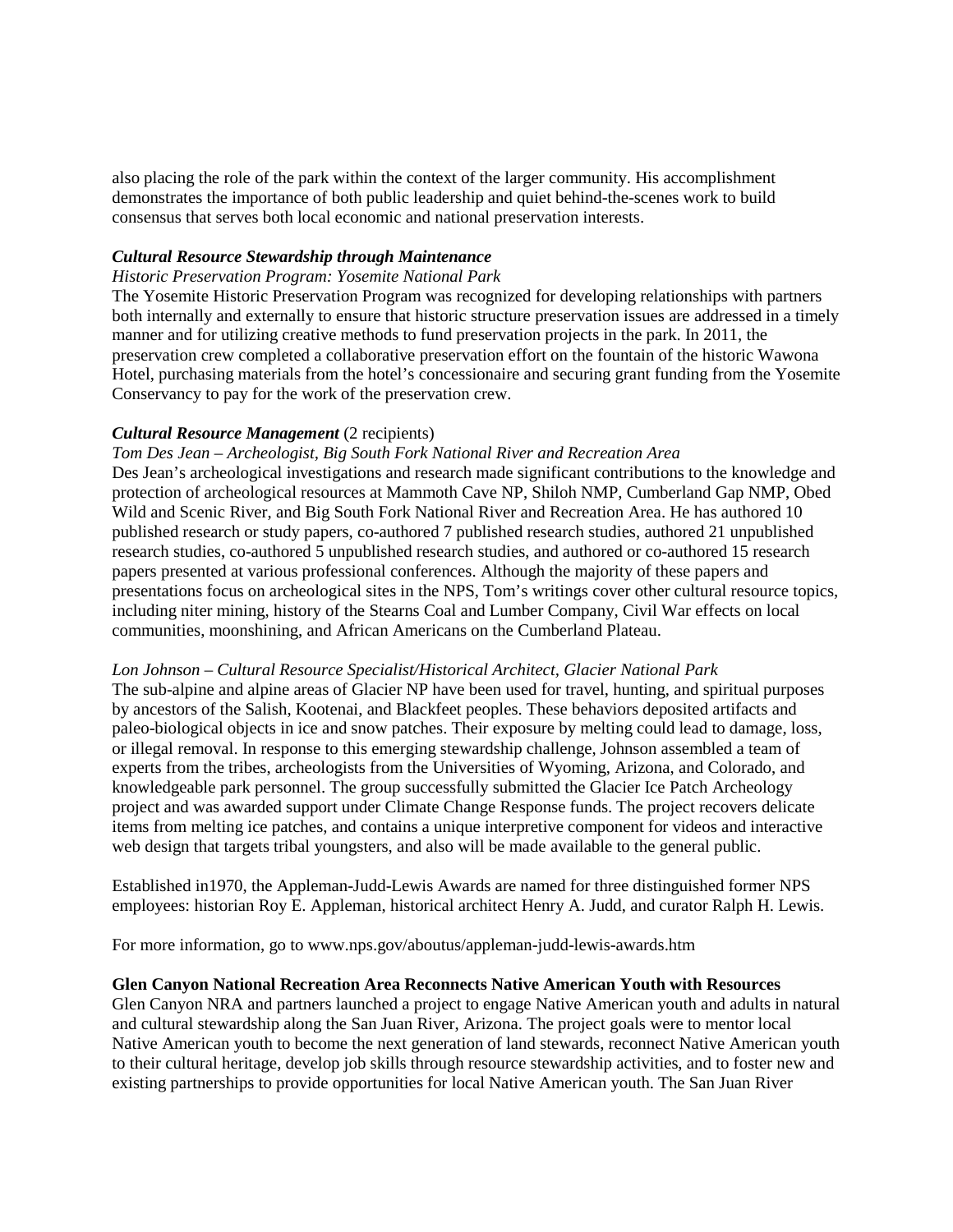traverses lands that have been inhabited for 12,000 years and provide an ideal classroom for project participants to reconnect with their cultural heritage.



Project participants on the San Juan River.

During the first week of the project, participants gained natural resource management experience by controlling invasive Russian olive and Ravenna grass plants, collecting native plant seeds, and collecting data on desert bighorn sheep that will be used to measure impacts of climate change. During the second week, students visited Shiprock, New Mexico, and surrounding areas to participate in cultural heritage activities, including a field trip to Chaco Culture NHP, where project participants toured the Great Houses. The group learned about medicinal and ceremonial uses of local plants. A Navajo elder taught project participants how to butcher and prepare a sheep the Navajo way and how to prepare traditional Navajo fry bread and tortillas.

The group also visited a local city park along the San Juan River and discussed possible partnership opportunities for riparian restoration efforts. Project participants met with two local non-profit organizations that are interested in partnering on future projects that involve reconnecting youth with Dine' culture and traditions.

The project was made possible by a grant from the National Park Foundation through the generous support of ARAMARK through the Yawkey Foundation, The Fernandez Pave the Way Foundation, and the History Channel. Glen Canyon NRA staff also thanks project partners who helped make this a successful project: the Glen Canyon Natural History Association, Rethink Diné Power, Northern Diné Youth Committee, Diné Policy Institute, Lake Mead Exotic Plant Management Team, and Wild Rivers Expeditions.

*By Lonnie Pilkington, Natural Resources Program Manager, Glen Canyon NRA*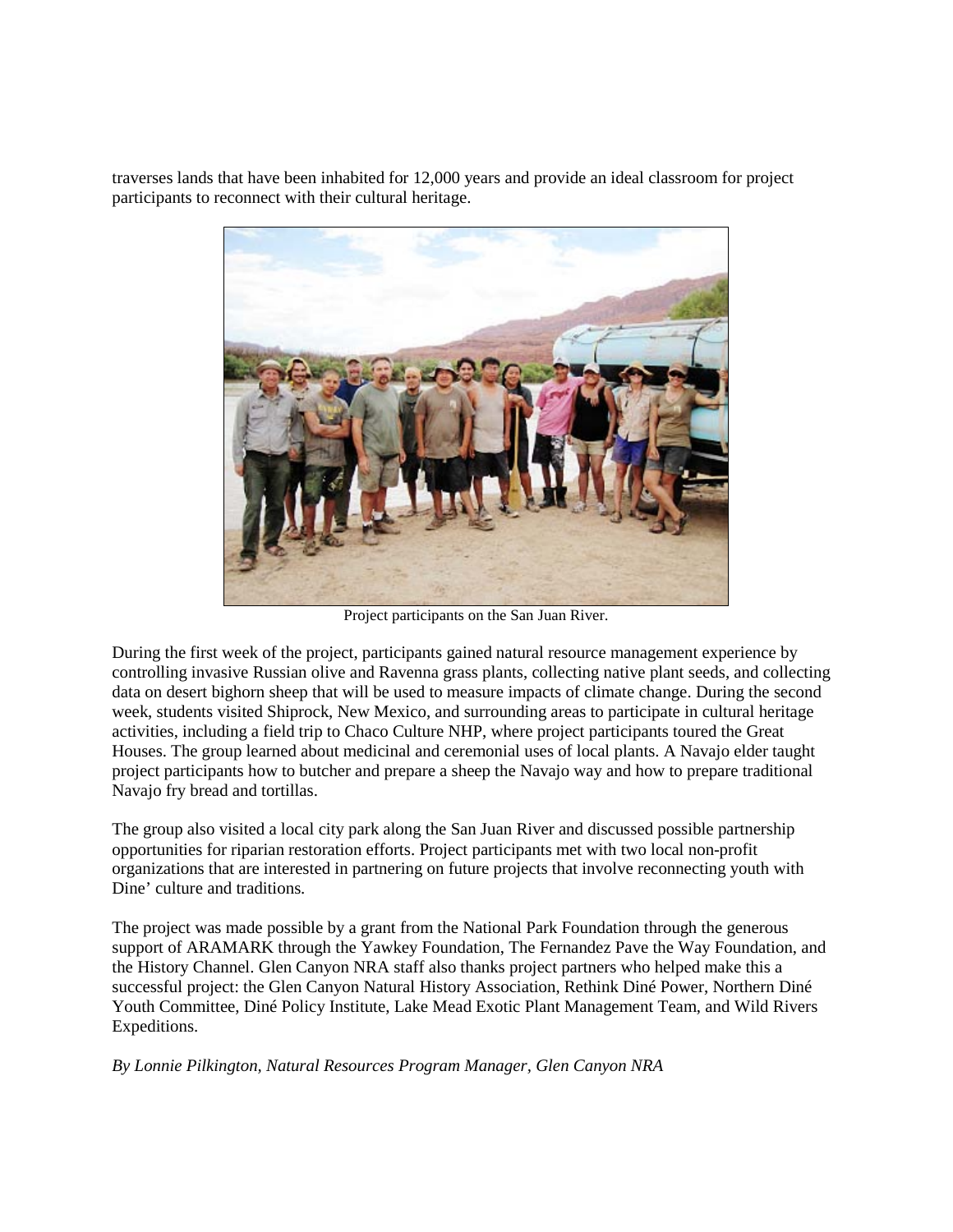#### **Five Convicted for Disturbing Artifacts on TVA-Managed Land**

An investigation by the Tennessee Valley Authority (TVA) has resulted in the conviction of five people in Federal court for the theft of cultural artifacts from TVA-managed property. The cases involved three separate incidents in which TVA police investigators witnessed suspects removing artifacts.

Investigators observed Joey Willis, of Tuscumbia, Alabama, bring up Native American artifacts while diving at Pickwick Reservoir in June. He was found guilty in Federal court of a misdemeanor violation of the Archaeological Resource Protection Act (ARPA). He was ordered to pay more than \$250 in fines and penalties.

In Huntsville, Alabama, TVA investigators observed Don Hawkins, of Monteagle, Tennessee, digging for Native American artifacts on the shore of Guntersville Reservoir in February. He was convicted of a misdemeanor ARPA violation and was fined \$500, plus court costs. Hawkins was fined another \$250 for misdemeanor possession of marijuana.

At the same time that Hawkins was apprehended, investigators observed Deborah Arnold, Darius Hutchens and James Owens, all from Stevenson, Alabama, digging along the shoreline of the Guntersville Reservoir. Each was each ordered to pay more than \$250 in fines and penalties for ARPA violations.

"These cases demonstrate that our investigators are out in the field aggressively working to protect our region's cultural history," said David Jolley, TVA vice president of Security and Emergency Management. "We will prosecute anyone who takes historic artifacts from TVA property." Jolley added that it is illegal to take any artifacts, including arrowheads, from TVA-managed property. He said if any of the suspects violate ARPA a second time, the penalties could be up to five years in prison and a \$250,000 fine.

# **It's Not Too Late! National Archaeology Day Reminder**

National Archaeology Day (NAD) will take place on October 20, 2012. The aim of the day is twofold: to raise awareness of archeology in the U.S. and Canada and to provide educational opportunities for the public to participate. The NPS has joined the AIA and its partners as a collaborating organization, meaning that we join a nationwide effort to raise awareness about archeology and improve public involvement. NPS participation is a way to be part of a larger message about where archeology is, what archeologists do, and why archeology matters.

Federal agencies, state governments, and local organizations across the nation will host Archaeology Day events. See the full list on the AIA website at www.archaeological.org/NAD/collaboratingorganizations. Find out about the kinds of events that they are planning on the interactive map (www.archaeological.org/NAD/events). Some events are on-site and in-person, like public archeology days or lectures, while other events will happen online through blogs or social media.

To register an event at your park or region, go to the NAD events page

(www.archaeological.org/node/add/event) and fill out the form. The information will go on the AIA NAD blog, an interactive map, and be printed in the AIA magazine -- all ways that AIA can help to promote the event beyond NPS channels. To date, five parks have registered an archeological event on the AIA website.

The NPS will promote National Archaeology Day in several ways to encourage participation and visitation in your programs, including: